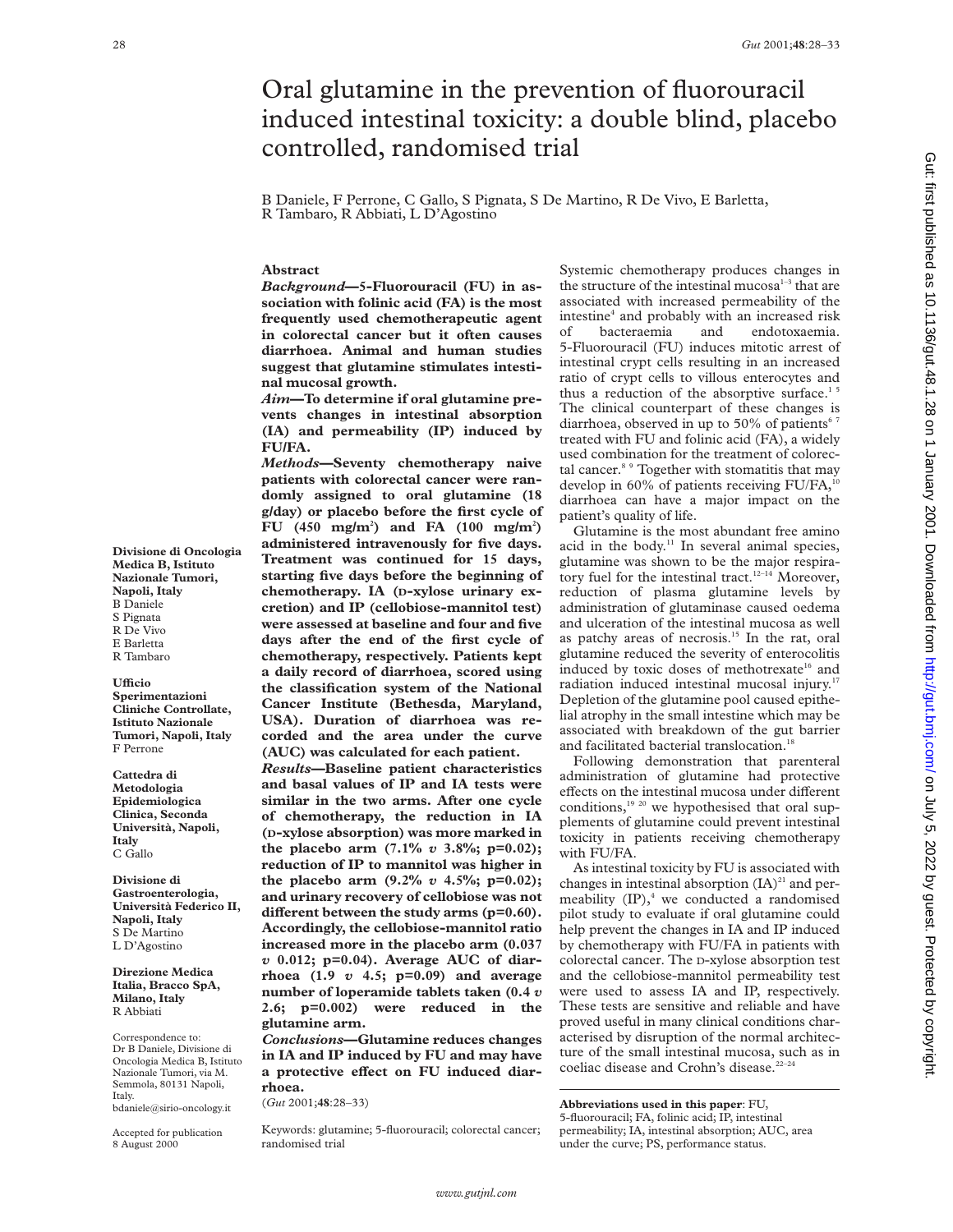## **Patients and methods**

We conducted a double blind, two arm, parallel, randomised controlled trial comparing oral glutamine with placebo.

Seventy patients entered the study between June 1996 and April 1998. They were scheduled to receive chemotherapy with FU/FA as treatment for advanced or metastatic colon cancer (the so called "advanced" setting) or as adjuvant therapy, as a precautionary adjunctive treatment after surgical resection for colon cancer. All patients had a performance status (PS) not worse than 2 according to the Eastern Cooperative Oncologic Group scale (PS 0=normal activity; PS 1=symptoms but fully ambulatory; PS 2=some bed rest, but in bed less than 50% of normal daytime). Chemotherapy consisted of daily administration of 100 mg/m2 FA followed by 450 mg/m2 FU for five days. FA was given by intravenous infusion over 30 minutes followed by an intravenous bolus dose of FU between 9 and 11 am. Patients had not received chemotherapy previously. Creatinine clearance was normal. Patients gave informed consent to participate in the study which was approved by the National Cancer Institute ethics committee.

Glutamine and placebo were obtained as crystalline powders from Bracco Pharmaceutical Company, in sachets, each containing 3 g of either glutamine or placebo (maltodestrins). The organoleptic features of glutamine and placebo as well as their appearance were identical. Patients were instructed to consume the contents of six sachets (18 g)/day dissolved in water. The suggested administration schedule was two sachets (6 g) three times daily. No specific relation with meals was suggested. To assess compliance, patients were instructed to record the number of sachets consumed each day and to return unused sachets. Glutamine or placebo was administered for 15 consecutive days, starting five days before the first day of chemotherapy. The study was limited to the first cycle of chemotherapy.

Baseline evaluations of IA and IP were performed two and one day before starting the study treatment, respectively. Post-treatment IA and IP tests were performed one and two days after stopping the study treatment.

To obtain data on toxicity, patients were provided with a diary to record the following information daily: nausea (yes/no); vomiting (yes/no; number of episodes); number of stools; consistency of stools (normal; soft; watery); presence of faecal blood (yes/no); abdominal pain (yes/no); and number of loperamide tablets consumed. In the event of diarrhoea, patients were instructed to take loperamide tablets (2 mg) as follows: a 4 mg dose after the first watery stool followed by 2 mg doses every four hours. Two weeks after the start of chemotherapy a complete blood cell count and routine biochemistry were performed. Toxicity of chemotherapy was graded according to the common toxicity criteria of the National Cancer Institute.<sup>25</sup> For diarrhoea, common toxicity criteria grades were defined as follows: grade 0, none; grade 1, increase of <4 stools/day over pretreatment; grade 2,

increase of 4–6 stools/day or nocturnal stools; grade 3, increase of  $\geq 7$  stools/day, incontinence, or need for parenteral support for dehydration; grade 4, physiological consequences requiring intensive care or haemodynamic collapse.

## D-XYLOSE ABSORPTION TEST

After an overnight fast (6–8 hours), patients ingested a 25 g dose of D-xylose (Sigma, Milan, Italy) and were encouraged to drink water to promote diuresis. Urine was collected for the next five hours. Two aliquots were stored at −25°C and assayed within five days.26 Urinary recovery of D-xylose was calculated as a percentage of the dose ingested.

# CELLOBIOSE-MANNITOL PERMEABILITY TEST

After an overnight fast (6–8 hours), the sugars (5 g cellobiose+2 g mannitol) (Sigma) dissolved in 100 ml of water were ingested. This solution has an osmolality of approximately 270 mosmol. A baseline urine specimen was obtained. After one hour patients were encouraged to drink water to promote diuresis. Urine passed within five hours from the beginning of the test was collected, the volume measured, and two aliquots stored immediately at −25°C and assayed within five days. Before mannitol and cellobiose assays, the presence of urinary glucose, which could interfere with the results, was tested using the Ketodiabur strip test (Boehringer Mannheim, Italy); all urine tested was free of glucose. Urinary mannitol was determined according to the method of Corcoran and Page<sup>27</sup> and urinary cellobiose was assayed according to Strobel and colleagues.<sup>28</sup> Urinary recovery of both cellobiose and mannitol was calculated as a percentage of the dose ingested. Cellobiose is minimally absorbed in the small intestine across paracellular tight junctions while mannitol is thought to be absorbed by transcellular pathways through aqueous pores in the enterocyte brush border.<sup>22</sup> When intestinal damage is present, recovery of cellobiose increases and that of mannitol decreases. The ratio between the percentages of cellobiose and mannitol recovered—that is, a further measure of mucosal integrity—was also calculated.<sup>28</sup>

#### STATISTICAL METHODS

Sample size was estimated using D-xylose absorption as the primary end point. Based on a previous report, $20$  we targeted the study to have a power of 90% to recognise an effect size of 0.8—that is, a difference between mean values of D-xylose absorption equal to 80% of the standard deviation. Approximately 70 patients were needed (Solo Statistical System Power Analysis, BMDP Statistical Software, Cork, Ireland, 1991). Patients were randomised by telephoning the clinical trials office where clinicians used a computer driven procedure with stage of therapy (adjuvant/ advanced) as the stratifying variable. Packages containing the anonymous supply of treatment (glutamine or placebo) for each patient were provided by the clinical trials office. Patients, clinicians, and the statistician were blind to the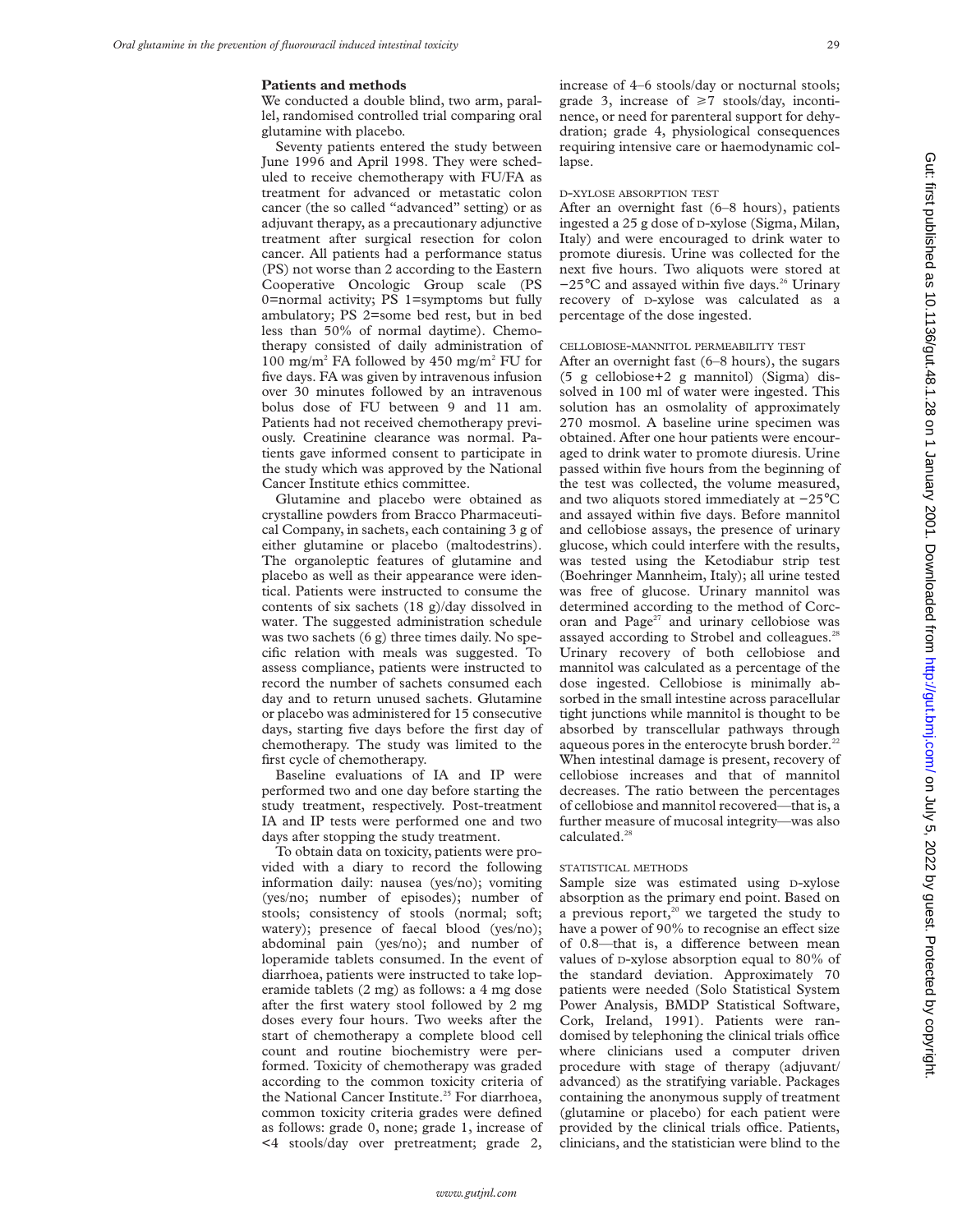*Table 1 Baseline characteristics of patients in the glutamine and placebo groups*

|                                | Glutamine $(n=29)$ | Placebo $(n=33)$ |
|--------------------------------|--------------------|------------------|
| Sex $(n \ (\%)$                |                    |                  |
| Males                          | 17(58.6)           | 19(57.6)         |
| Females                        | 12(41.4)           | 14 (42.4)        |
| Age (median, range)            | $63(44 - 76)$      | $61(35-75)$      |
| Treatment setting $(n \ (\%)$  |                    |                  |
| Adjuvant                       | 8(27.6)            | 10(30.3)         |
| Advanced                       | 21(72.4)           | 23(69.7)         |
| Performance status $(n \ (\%)$ |                    |                  |
| $\Omega$                       | 20(69.0)           | 22(66.7)         |
| 1                              | 6(20.7)            | 8(24.2)          |
| $\overline{c}$                 | 3(10.3)            | 3(9.1)           |
| Body mass index (mean (SD))    | 22.8(2.5)          | 23.2(2.6)        |

*Table 2 Absorption and permeability test values before and after the experimental treatment in the glutamine and placebo groups*

|                                           | Glutamine $(n=29)$ | Placebo $(n=33)$ | p Value <sup>*</sup> |
|-------------------------------------------|--------------------|------------------|----------------------|
| $D-Xylose (mean (SD) % of dose ingested)$ |                    |                  |                      |
| Before treatment                          | 20.3(3.4)          | 20.6(4.7)        |                      |
| After treatment                           | 16.6(4.8)          | 13.5(3.5)        |                      |
| Before-after experimental treatment       | 3.8(4.7)           | 7.1(5.3)         | 0.02                 |
| Mannitol (mean (SD) % of dose ingested)   |                    |                  |                      |
| Before treatment                          | 21.5(7.0)          | 21.2(7.2)        |                      |
| After treatment                           | 16.9(6.6)          | 12.0(5.5)        |                      |
| Before-after experimental treatment       | 4.5(7.7)           | 9.2(6.2)         | 0.02                 |
| Cellobiose (mean (SD) % of dose ingested) |                    |                  |                      |
| Before treatment                          | 0.27(0.21)         | 0.28(0.18)       |                      |
| After treatment                           | 0.37(0.27)         | 0.45(0.34)       |                      |
| Before-after experimental treatment       | $-0.10(0.34)$      | $-0.17(0.31)$    | 0.60                 |
| Cellobiose/mannitol ratio (mean (SD))     |                    |                  |                      |
| Before treatment                          | 0.015(0.013)       | 0.015(0.012)     |                      |
| After treatment                           | 0.027(0.023)       | 0.052(0.046)     |                      |
| Before-after experimental treatment       | $-0.012(0.024)$    | $-0.037(0.044)$  | 0.04                 |

\*Mann-Whitney test

assigned treatment. Overall effect of chemotherapy on IA and IP was assessed by comparing pre- and post-treatment values for the whole group using the Wilcoxon signed rank test. For each patient, differences between IP and IA tests before and after treatment were calculated. Differences were then compared between the two study arms by the nonparametric Mann-Whitney test. Daily assessments of diarrhoea were summarised for each subject by means of AUC using the trapezoidal rule.29 All p values were two sided.

# **Results**

Sixty two patients were evaluable for analysis: 29 in the glutamine and 33 in the placebo arm. Eight patients (six in the glutamine and two in the placebo arm) were excluded from analysis because they did not perform the posttreatment functional assessment. Of these, administration of study treatment was not completed because of severe heartburn (one case), myocardial infarction (one case), severe stomatitis (two cases), intense nausea (one case), and emergency surgery (one case); one patient refused treatment soon after randomisation and one patient was excluded because he erroneously received chemotherapy at a dosage lower than planned.

Table 1 shows the baseline characteristics of the 62 evaluable patients. There were no differences in baseline clinical and functional characteristics between the two arms. Only seven patients (11%) were severely malnourished with a body mass index  $\leq$  20 kg/m<sup>2</sup>. There was no difference between the placebo and glutamine arms in mean percentage of sachets consumed (88% and 87%, respectively).

# TREATMENT EFFECT ON IA AND IP

For the whole group, chemotherapy induced significant worsening of IA and IP. Mean values for D-xylose and mannitol absorption decreased by absolute values of 5.5% (relative decrease 23%; p<0.0001) and 7.0% (relative decrease 33%; p<0.0001), respectively; mean values for cellobiose absorption and the cellobiose/mannitol ratio increased by absolute values of 0.14% (relative increase 50%;



*Figure 1 Box plots of pre- (open boxes) and post- (shaded boxes) treatment values for intestinal absorption and intestinal permeability parameters. Solid lines indicate the 5th, 25th, 50th, 75th, and 95th percentiles; broken lines indicate mean values; solid dots indicate upper and lower values.*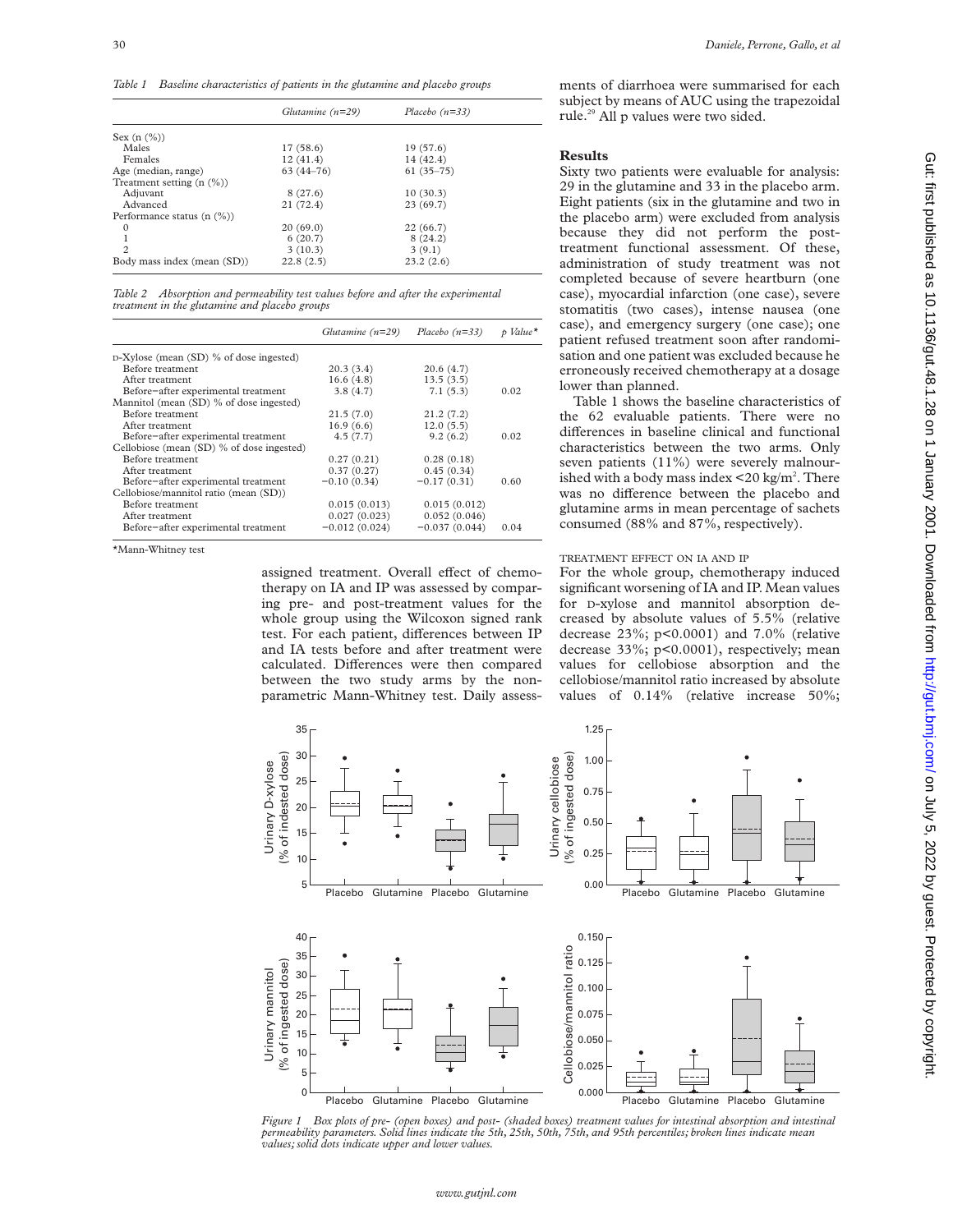*Table 3* Incidence of different grades of diarrhoea in the *glutamine and placebo groups according to the criteria of the National Cancer Institute*

|                                           |         | $No$ (%) of patients |         |                  |
|-------------------------------------------|---------|----------------------|---------|------------------|
|                                           |         | Glutamine $(n=29)$   |         | Placebo $(n=33)$ |
| Grade 0                                   |         | 17 (58.6)            |         | 14 (42.4)        |
| Grade 1                                   |         | 5(17.2)              |         | 10(30.3)         |
| Grade 2                                   |         | 4(13.8)              |         | 6(18.2)          |
| Grade 3                                   |         | 3(10.3)              |         | 2(6.1)           |
| Grade 4                                   |         |                      |         | 1(3.0)           |
| 25<br>20<br><b>AUC</b> values<br>15<br>10 |         |                      |         |                  |
| 5<br>0                                    |         |                      |         |                  |
|                                           |         | $p = 0.09$           |         | $p = 0.14$       |
|                                           | Placebo | Glutamine            | Placebo | Glutamine        |

*Figure 2 Box plots of area under the curve (AUC) values by treatment arm for all patients (open boxes) and for those with diarrhoea (shaded boxes). Solid lines indicate the 5th, 25th, 50th, 75th, and 95th percentiles; broken lines indicate mean values; solid dots indicate upper and lower values.*

p=0.003) and 0.025 (relative increase 167%; p<0.0001), respectively.

Table 2 shows pretreatment, post-treatment, and the difference between these values for IA and IP tests by treatment arm. Reduction in IA (D-xylose absorption) was more marked in the placebo arm (7.1% *v* 3.8%; p=0.02). Reduction in IP to mannitol was similarly higher in the placebo arm (9.2% *v* 4.5%; p=0.02). In contrast, urinary recovery of cellobiose was not different between the study arms  $(p=0.60)$ . Accordingly, the cellobiose/mannitol ratio increased more in the placebo arm (0.037 *v* 0.012; p=0.04). Baseline and post-treatment distributions of the functional tests are reported in fig 1.

## TREATMENT EFFECT ON TOXICITY OF **CHEMOTHERAPY**

Table 3 shows the incidence of different grades of diarrhoea according to treatment arm. One case of grade 4 diarrhoea was observed in the placebo and none in the glutamine arm. Diarrhoea lasted longer in patients receiving placebo compared with glutamine. Also, the AUC for diarrhoea was larger in the placebo group (fig 2, table 4). Patients in the placebo arm consumed a significantly higher mean number of loperamide tablets than patients in

*Table 4 Effect of treatment on diarrhoea in the glutamine and placebo groups* 

|                                  | Glutamine | Placebo  | p Value <sup>*</sup> |
|----------------------------------|-----------|----------|----------------------|
| All patients (n)                 | 29        | 33       |                      |
| Duration (mean (SD) days)        | 1.5(2.4)  | 2.8(3.0) | 0.07                 |
| $AUC$ (mean $(SD)$ )             | 1.9(3.1)  | 4.5(5.9) | 0.09                 |
| Loperamide (mean (SD) No of cps) | 0.4(1.1)  | 2.6(3.5) | 0.002                |
| Only patients with diarrhoea (n) | 12        | 19       |                      |
| Duration (mean (SD) days)        | 3.7(2.5)  | 4.9(2.3) | 0.09                 |
| $AUC$ (mean $(SD)$ )             | 4.6(3.2)  | 7.8(6.0) | 0.14                 |
| Loperamide (mean (SD) No of cps) | 0.9(1.7)  | 4.6(3.6) | 0.0006               |

\*Mann-Whitney test.

the glutamine arm (2.6 *v* 0.4; p=0.002). Similar results were observed when the analysis was restricted to only those patients with diarrhoea.

Glutamine did not prevent severe stomatitis; in fact, grade >2 stomatitis was observed in five (17%) patients who received glutamine and in seven (21%) who received placebo. The mean duration of stomatitis was similar in the glutamine and placebo arms (4.2 and 3.4 days, respectively).

There was no difference in nausea, vomiting, or haematological toxicity between groups. Severe haematologic toxicity (grade 3–4 leucopenia) was observed in only two patients, one in each arm.

# **Discussion**

The present study showed that an oral supplement of glutamine significantly reduced the degree of impairment of IA and IP in patients treated with FU/FA chemotherapy. This is the first randomised trial showing that oral glutamine may be effective in protecting the human intestinal mucosa from chemotherapy induced damage.

Our results are consistent with previous studies indicating that parenteral administration of glutamine has protective effects on the intestinal mucosa under different conditions.<sup>19 20</sup> Although a large and more recent study of glutamine enriched parenteral nutrition failed to confirm some of the benefits of the previous smaller trials, it showed a trend towards reduction in mortality in the glutamine group that would require an even larger randomised trial to be confirmed.<sup>30</sup>

To evaluate IA, we performed the urinary D-xylose test which reflects the absorptive surface of the small intestinal mucosa,<sup>31</sup> because in a previous study it was positively affected by parenteral administration of glutamine dipeptides.<sup>20</sup>

IP, a sensitive index of the morphological integrity of the small intestinal mucosa in a number of diseases,<sup>32</sup> was evaluated using the cellobiose/mannitol test. This test had previously been proved to be useful in demonstrating an increase in IP in patients treated with FU/FA chemotherapy that was maximal 8–10 days after the start of therapy.<sup>33</sup> A similar time scale was reported for increased gastrointestinal permeability in patients with advanced colon cancer after FU therapy.<sup>34</sup>

In the present study, chemotherapy with FU/FA reduced IA and increased IP in both the glutamine and placebo groups, consistent with a damaging effect of chemotherapy on the gut mucosa. However, changes in both IA and IP were significantly more marked in the placebo group. The effect of oral glutamine on IA is consistent with the results of Tremel and colleagues<sup>20</sup> who showed higher urinary excretion of D-xylose in patients receiving glutamine in their parenteral nutrition, although the size of the effect was lower in our study. For IP, our data are consistent with those of Van Der Hulst and colleagues<sup>19</sup> who observed unchanged values for IP in patients receiving glutamine enriched parenteral nutrition compared with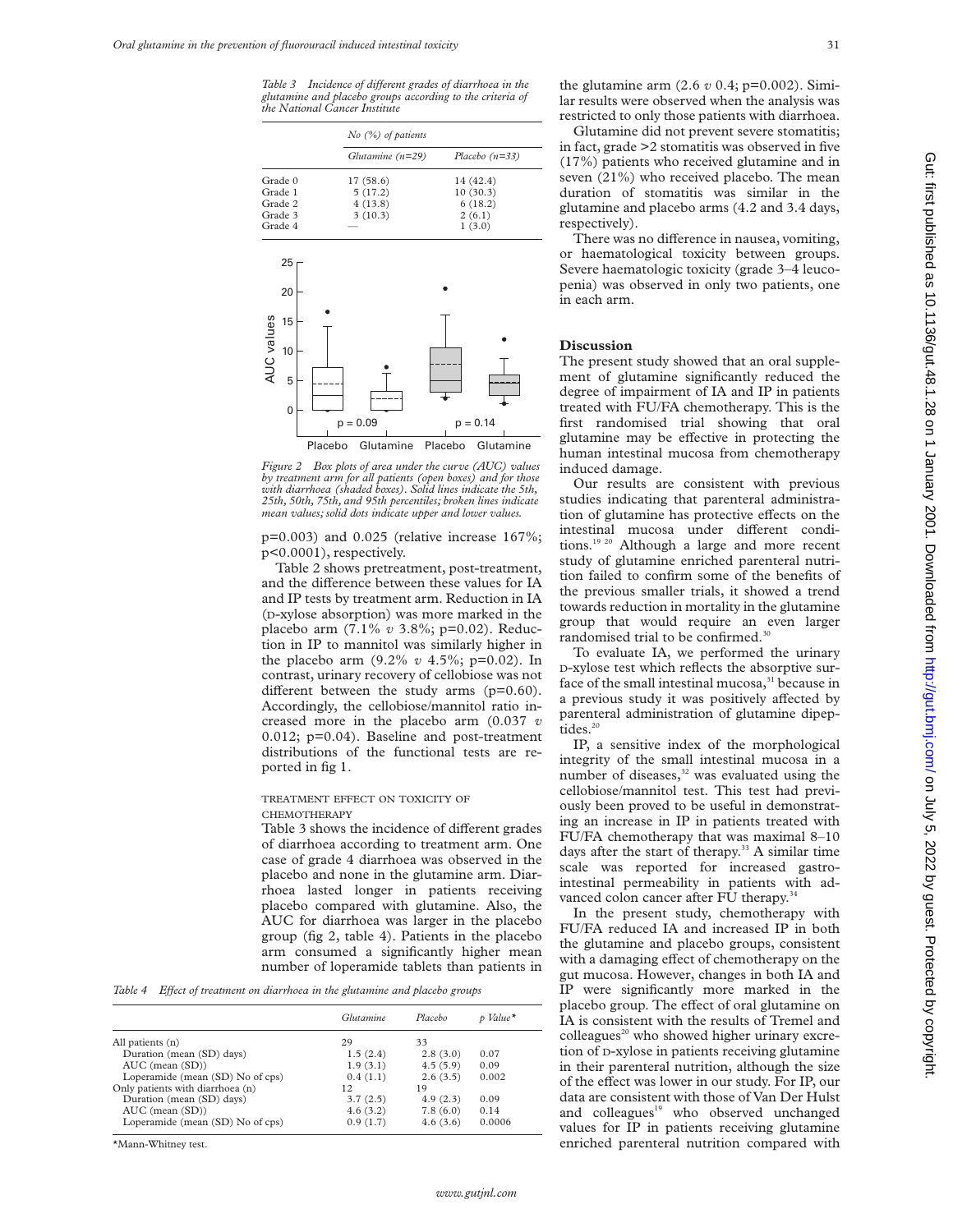patients treated with standard parenteral nutrition whose IP increased during treatment.

Oral administration of glutamine is an inexpensive and convenient way of providing nutrient to patients with preserved oral intake. In fact, because glutamine is unstable during heat sterilisation and storage,<sup>35 36</sup> it is included in amino acid solutions for parenteral use only in the form of dipeptides (either L-alanine-L glutamine or glycil-L-glutamine) which are expensive and not widely available.

The 18 g daily dose of glutamine largely exceeds the normal dietary intake of 1 g. This dose is well tolerated and is at the lower limit of the active dose range. $37$  This choice was also based on the consideration that larger volumes of water would have been required to dissolve higher doses, and this could have resulted in greater discomfort to patients, possibly suffering from chemotherapy induced nausea. As patients with malignant tumours of the gastrointestinal tract frequently have reductions in plasma, and perhaps the body pool of glutamine,<sup>38</sup> treatment was started five days before the start of chemotherapy.

We did not find any difference in the incidence, duration, or severity of stomatitis in our patients. Although our trial was under powered for analysis of this issue, our finding is consistent with the negative results of Jebb and colleagues<sup>39</sup> who used a similar dose (16 g/day) of glutamine to prevent 5-FU+FA induced mucositis. However, a lower dose was effective in a more recent study.<sup>40</sup> The authors explain this discrepancy on the basis of a longer duration of treatment and duration of local contact with the mouth, but the effect of glutamine on chemotherapy induced stomatitis remains to be established.

From a clinical point of view, the next step is to verify if the effects of oral glutamine on the IA and IP tests used in this study as a surrogate end point translate into a clinically relevant effect on chemotherapy induced diarrhoea. Indeed, the effect of glutamine on diarrhoea was only a secondary end point in our study that was under powered to identify small clinical differences. However, our clinical data suggest that glutamine can significantly reduce the duration and severity of diarrhoea. In view of this, two further issues deserve some comments. Firstly, the significantly higher consumption of loperamide in the placebo group, acting as rescue medication, could have diluted the differences in severity and duration of diarrhoea. In addition, as our study was limited to one cycle of chemotherapy, it is possible that longer exposure of the intestine to glutamine could have greater clinical efficacy.

Finally, the evidence that oral glutamine enhances the barrier function of the intestine could have implications in the treatment of diarrhoea from other causes associated with alterations of the small intestinal mucosa.

- 1 Baskerville A, Batter-Hatton D. Intestinal lesions induced experimentally by methotrexate. *Br J Exp Pathol* 1977;**58**:663–9.
- 2 Slavin RE, Dias MA, Saral R. Cytosine arabinoside-induced gastrointestinal toxic alterations in sequential chemothera-peutic protocols: a clinical-pathological study of 33 patients. *Cancer* 1978;**42**:1747–59.
- 3 Levin RJ. Anatomical and functional changes of the small intestine induced by 5-fluorouracil. *J Physiol (Lond)* 1968; **197**:73–4P.
- 4 Siber GR, Mayer RJ, Levin MJ. Increased gastrointestinal absorption of large molecules in patients after<br>
5-huorouracil therapy for metastatic colon carcinoma.<br> *Cancer Res* 1980;40:3430–6.<br>
5 de Roy van Zuidewijn DBW, Schillings PHM, Wobbes TH,
- et al. Morphometric analysis of the effects of antineoplastic drugs on mucosa of normal ileum and ileal anastomoses in rats. *Exp Mol Pathol* 1992;**56**:96–107.
- 6 Leichman CG, Fleming TR, Muggia FM, *et al.* Phase II study of fluorouracil and its modulation in advanced colorectal cancer: A Southwest Oncology Group study. *J Clin Oncol* 1995;**13**:1303–13.
- 7 Petrelli N, Herrera L, Rustum Y, *et al.* A prospective randomized trial of 5-fluorouracil versus 5-fluorouracil and high-dose leucovorin versus 5-fluorouracil and methotrexate in previously untreated patients with advanced colorectal carcinoma. *J Clin Oncol* 1987;**5**:1559–65.
- 8 Labianca R, Pancera G, Luporini G. Factors influencing response rates for advanced colorectal cancer. *Ann Oncol* 1996; **7**:901–6.
- 9 Francini GP, Petriolo R, Lorenzini L, *et al.* Folinic acid and 5-fluorouracil as adjuvant chemotherapy in colon cancer.
- *Gastroenterology* 1994;**106**:899–906. 10 Poon MA, O'Connell MJ, Moertel CG, *et al.* Biochemical modulation of fluorouracil: evidence of significant improvement of survival and quality of life in patients advanced colorectal carcinoma. *J Clin Oncol* 1989; **<sup>7</sup>**:1407– 18.
- 11 Krebs H. Glutamine metabolism in the animal body. In: Mora J, Palacios R, eds. *Glutamine: metabolism, enzymology*
- *and regulation*. New York: Academic Press, 1980:319–25. 12 Windmueller HG, Spaeth AE. Uptake and metabolism of plasma glutamine by the small intestine. *J Biol Chem* 1974; **249**:5070–9.
- 13 Windmueller HG, Spaeth AE. Identification of ketone bodies and glutamine as the major respiratory fuels in vivo for postabsorptive rat small intestine. *J Biol Chem* 1978;**253** : 69–76.
- 14 Windmueller HG, Spaeth AE. Respiratory fuels and nitrogen metabolism in vivo in small intestine of fed rats: quantitative importance of glutamine, glutamate and aspartate. *J Biol Chem* 1980;**255**:107–12.
- 15 Baskerville A, Hambleton P, Benbough JE. Pathological features of glutaminase toxicities. *Br J Exp Pathol* 1980;**61**: 132–8.
- 16 Fox AD, Kripke SA, DePaula J, et al. Effect of a glutaminesupplemented enteral diet on methotrexate-induced ente-rocolitis. *JPEN J Parenter Enteral Nutr* 1988;**12**:325–31.
- 17 Klimberg VS, Souba WW, Dolson DJ, *et al.* Prophylactic glutamine protects the intestinal mucosa from radiation injury. *Cancer* 1990;**66**:62–8.
- 18 Souba WW. Glutamine: a key substrate for the splancnic bed. *Annu Rev Nutr* 1991;**11**:283–308.
- 19 Van Der Hulst RRWJ, Van Kreel BK, Von Meyenfledt MF, *et al.* Glutamine and the preservation of gut integrity. *Lan- cet* 1993;**334**:1363–5.
- 20 Tremel H, Kienle B, Weilemann LS, *et al.* Glutamine dipeptide supplemented parenteral nutrition maintains intestinal function in the critically ill. *Gastroenterology* 1994;**107** : 1595–601.
- 21 Garner MLG, Samson RR, Heading RC. Changes in absorptive and peptide hydrolase activities in rat small intestine after administration of 5-fluorouracil. *Clin Sci Mol Med* 1978;**54**:411–18.
- 22 Juby LD, Rothwell J, Axon ATR. Cellobiose/mannitol sugar test. A sensitive tubeless test for coeliac disease: results on 1010 unselected patients. *Gut* 1989;**30**:476–80.
- 23 Olaison G. Abnormal intestinal permeability in Crohn's disease. A possible pathogenic factor. *Scand J Gastroenterol* 1990;**25**:321–8.
- 24 Craig RM. D-xylose testing: a review. *Gastroenterology* 1988; **95**:223–31. 25 US Department of Health and Human Services, National
- Institutes of Health, National Cancer Institute. *Investiga-tor's handbook: A manual for participants in clinical trials of investigational agents sponsored by DCTD, NCI*. Bethesda, Maryland: National Cancer Institute, 1993. 26 Peled Y, Doron O, Laufer H, *et al.* D-xylose absorption test:
- urine or blood? *Dig Dis Sci* 1991;**36**:188–92.
- 27 Corcoran A, Page IH. A method for the determination of mannitol in plasma and urine. *Biol Chem* 1947;**170**:165– 71.
- 28 Strobel S, Brydon WG, Ferguson A. Cellobiose/mannitol sugar permeability test complements biopsy histopathology in clinical investigation of the jejunum. *Gut* 1984;**25** : 1241–6
- 29 Matthews JNS, Altman DG, Campbell MJ, *et al.* Analysis of serial measurements in medical research. *BMJ* 1990;**300** : 230–5.
- 30 Powell-Tuck J, Jamieson CP, Bettany GEA, *et al*. A double-blind, randomised, controlled trial of glutamine supple-
- mentation in parenteral nutrition. *Gut* 1999;**45**:82–8. 31 Rolston DD, Matan VI. Xylose transport in human jejunum. *Dig Dis Sci* 1989;**34**:553–8.

This work was partially supported by Ministero della Sanità and Regione Campania. The authors are grateful to Ms Silvana

Corazza (Sister Olivia) for help in the care of patients. Presented in part at the Digestive Disease Week, Orlando, Florida, USA, May 16–19, 1999 and published in abstract form in *Gastroenterology* 1999;**116**:A873.